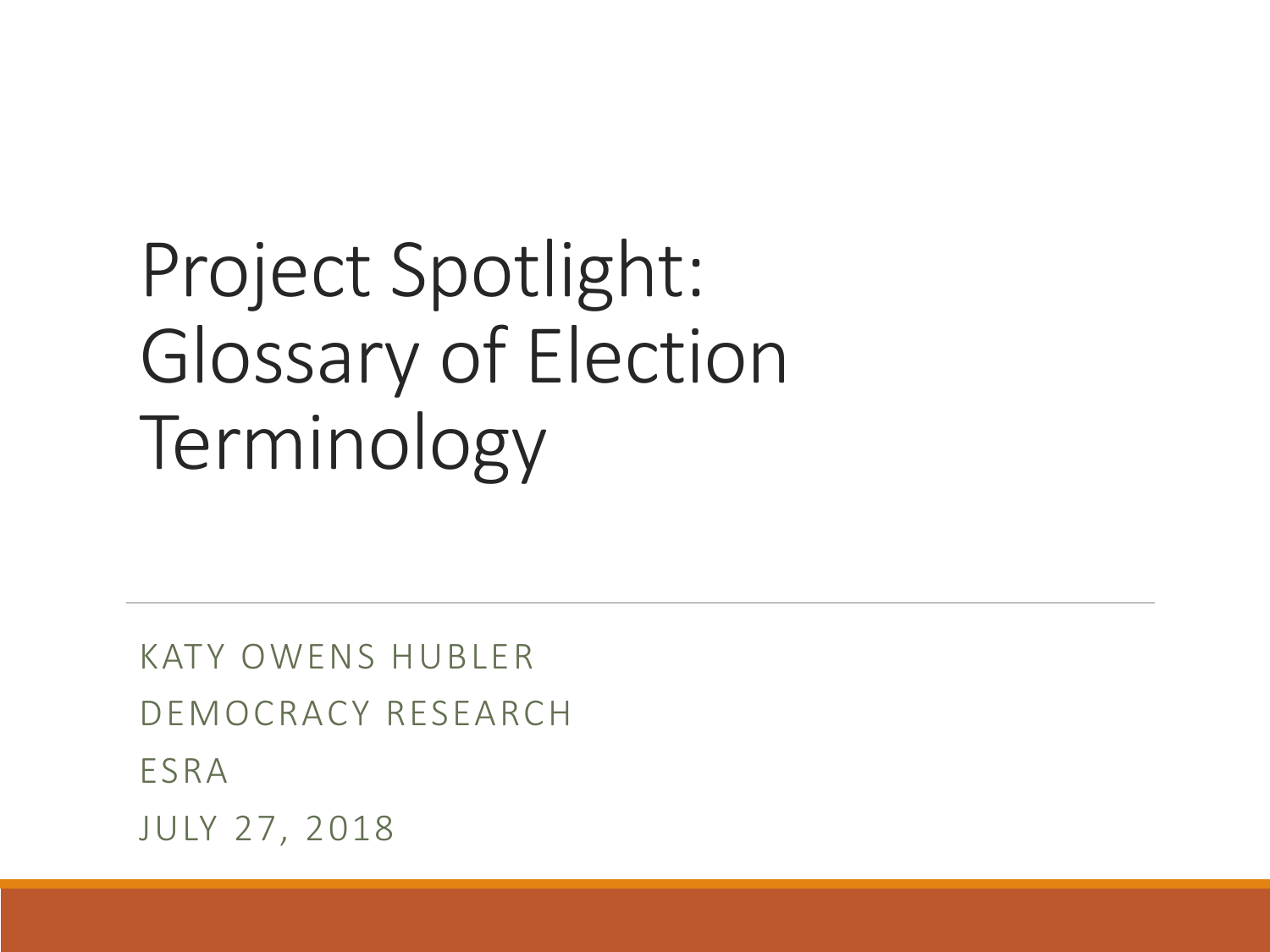### The Problem

We need common terminology throughout the election space

> Why not create a comprehensive election terminology glossary?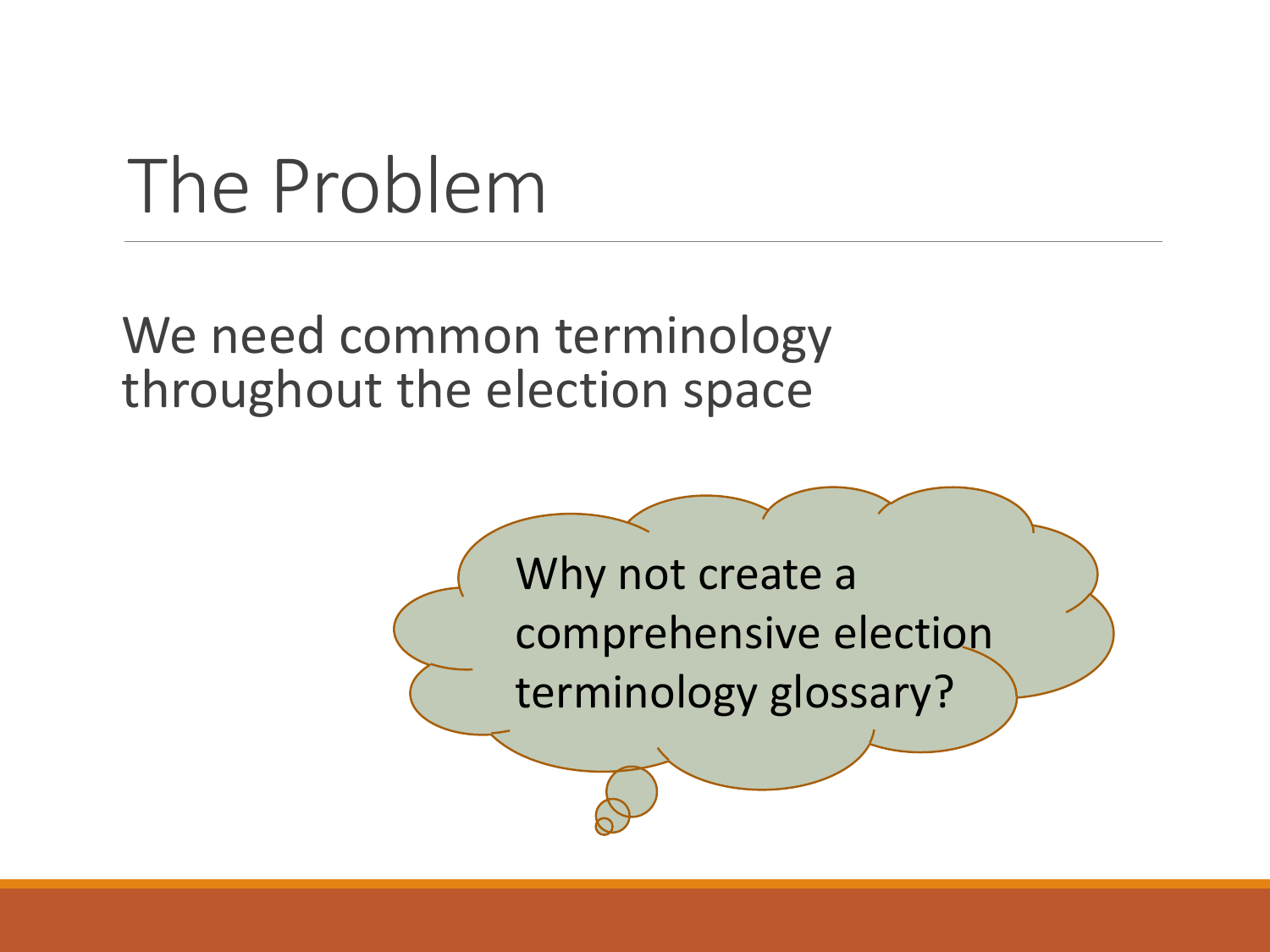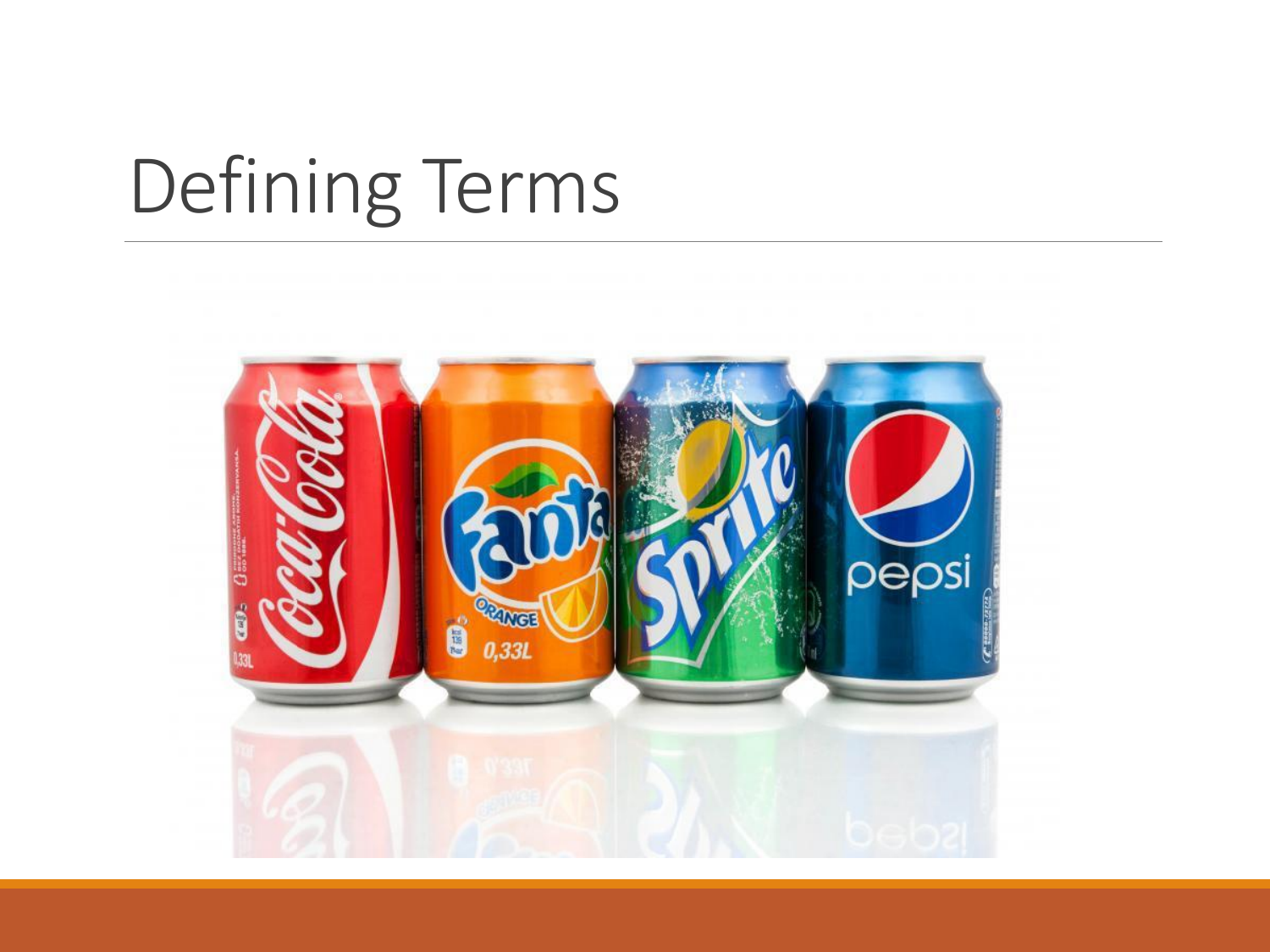### Is this a "voting system?"

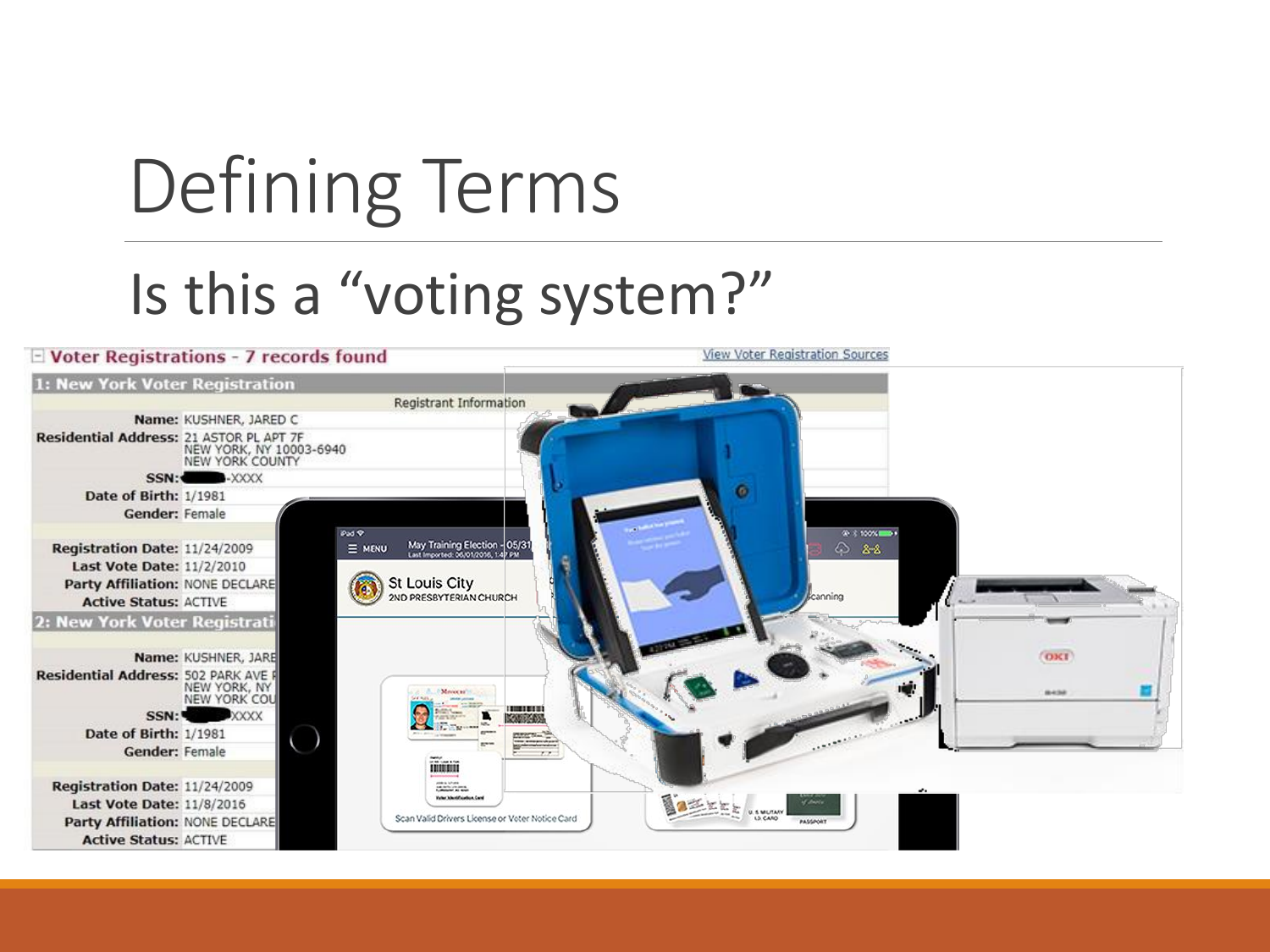What is a ballot?

What is a "cast ballot?"

When is it considered "cast?"

What does "cast even mean?

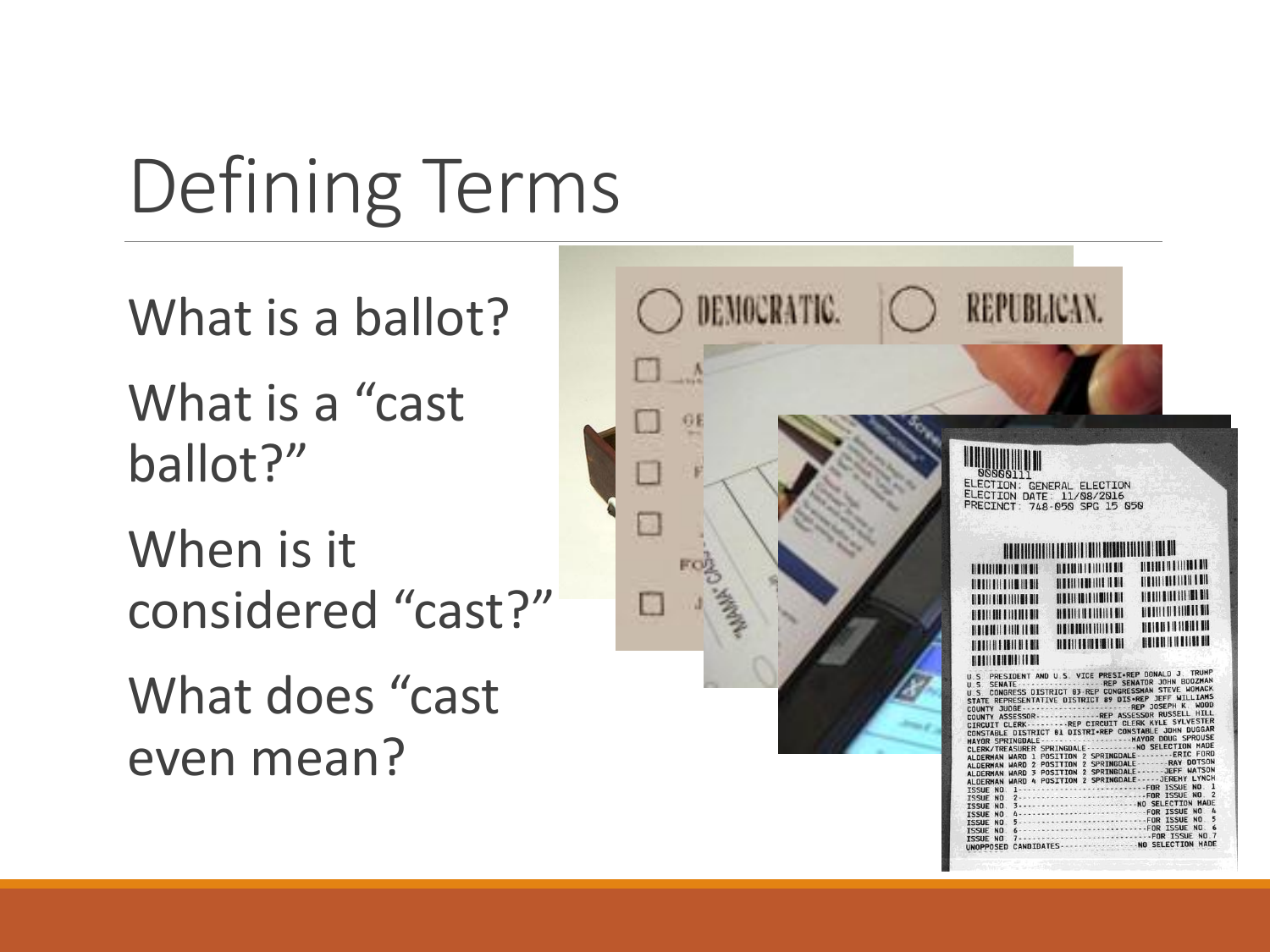Code of Virginia § 24.2-671.1. Audits of ballot scanner machines.

A. The Department of Elections shall coordinate a post-election risk-limiting audit annually of ballot scanner machines in use in the Commonwealth. The localities selected for the audit shall be chosen at random with every locality participating in the Department's annual audit at least once during a five-year period. The purpose of the audits shall be to study the accuracy of ballot scanner machines.

B. No audit conducted pursuant to this section shall commence until after the election has been certified and the period to initiate a recount has expired without the initiation of a recount. An audit shall have no effect on the election results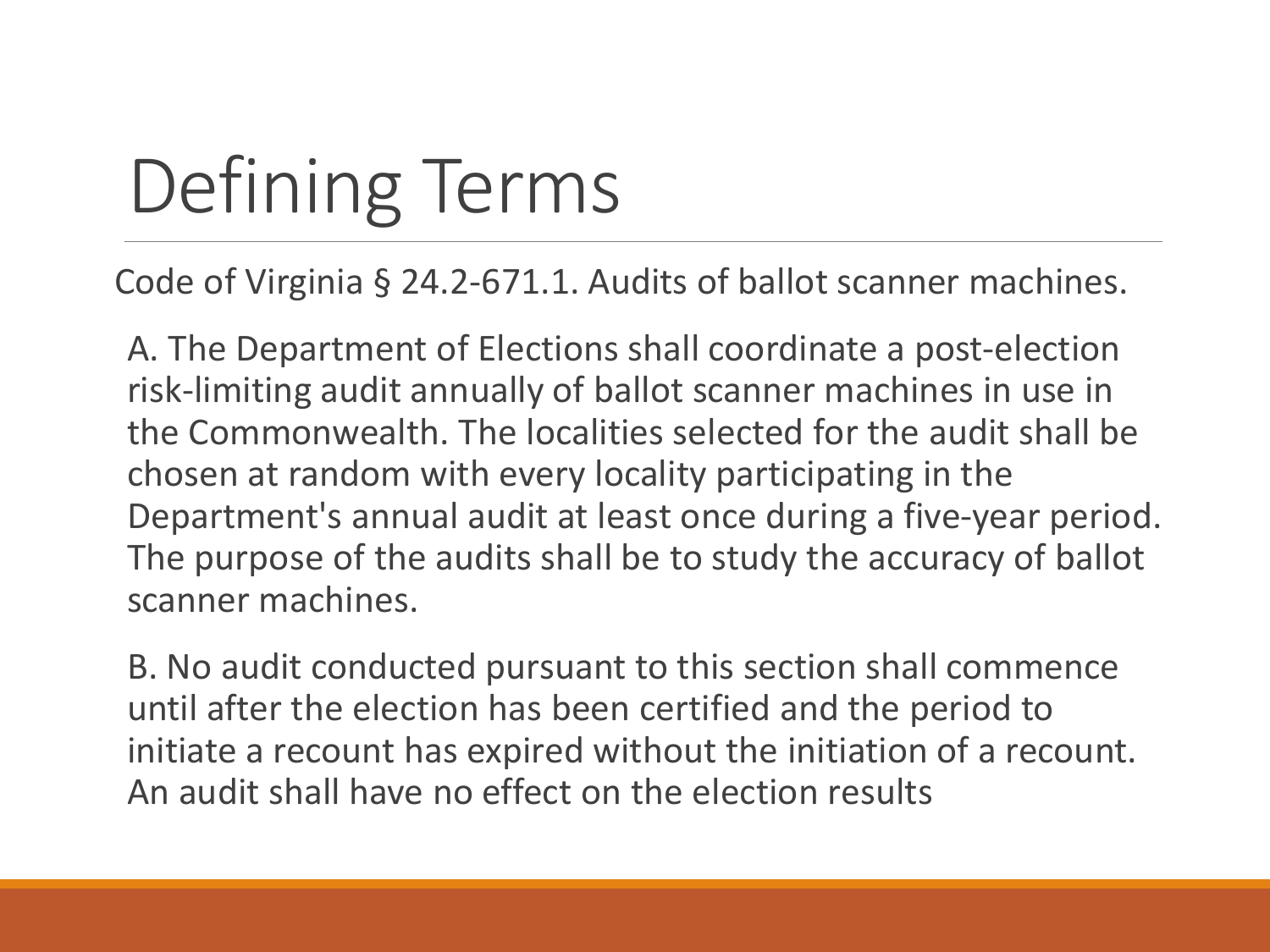# Process and Methodology

Examination of existing glossaries and definitions

- Previous VVSG glossaries
- ◦NIST glossaries and terms
- EAVS definitions
- State statutes and procedural manuals
- William and Mary Law School
- BallotPedia
- FairVote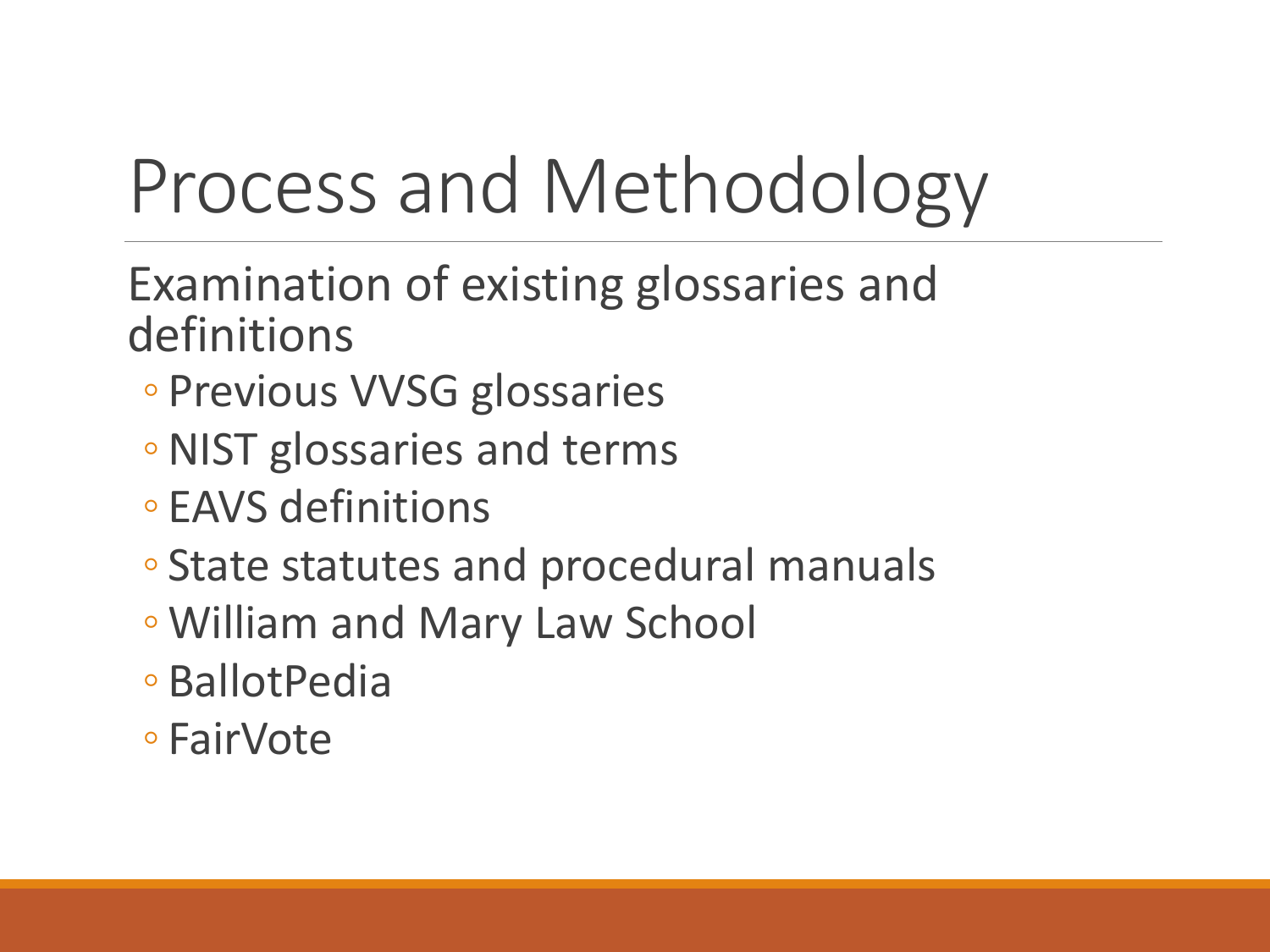### Discussion and Validation During Election Modeling Calls

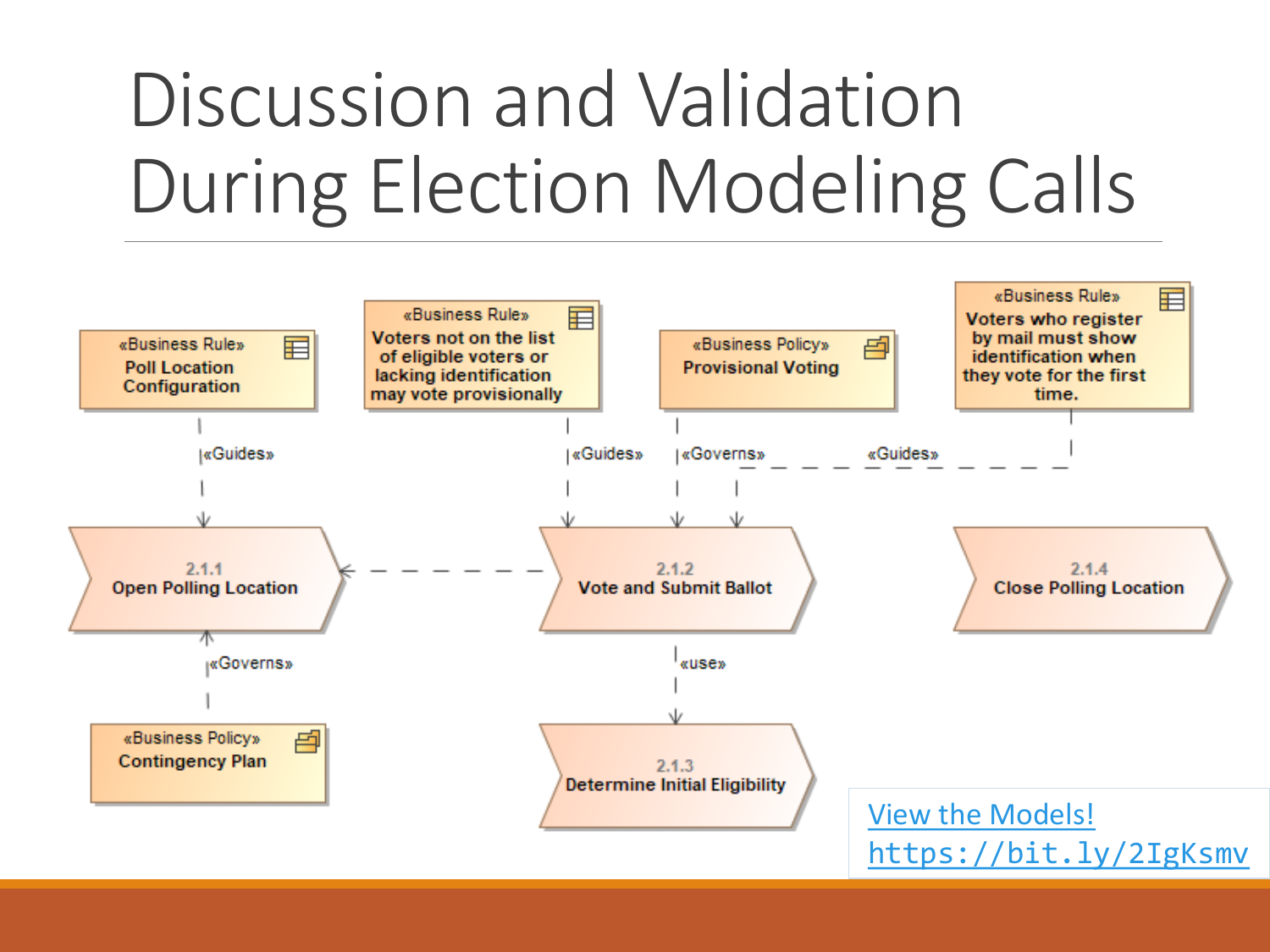### The Next VVSG Glossary

#### ballot

Presentation of the contest options for a particular voter.

#vvsg

#### ballot counting logic

The software logic that defines the combinations of voter selections that are valid and invalid on a given ballot and that determines how the vote selections are totaled in a given election.

#vvsq

#### ballot data

A list of contests and associated options that may appear on a ballot for a particular precinct.

#vvsg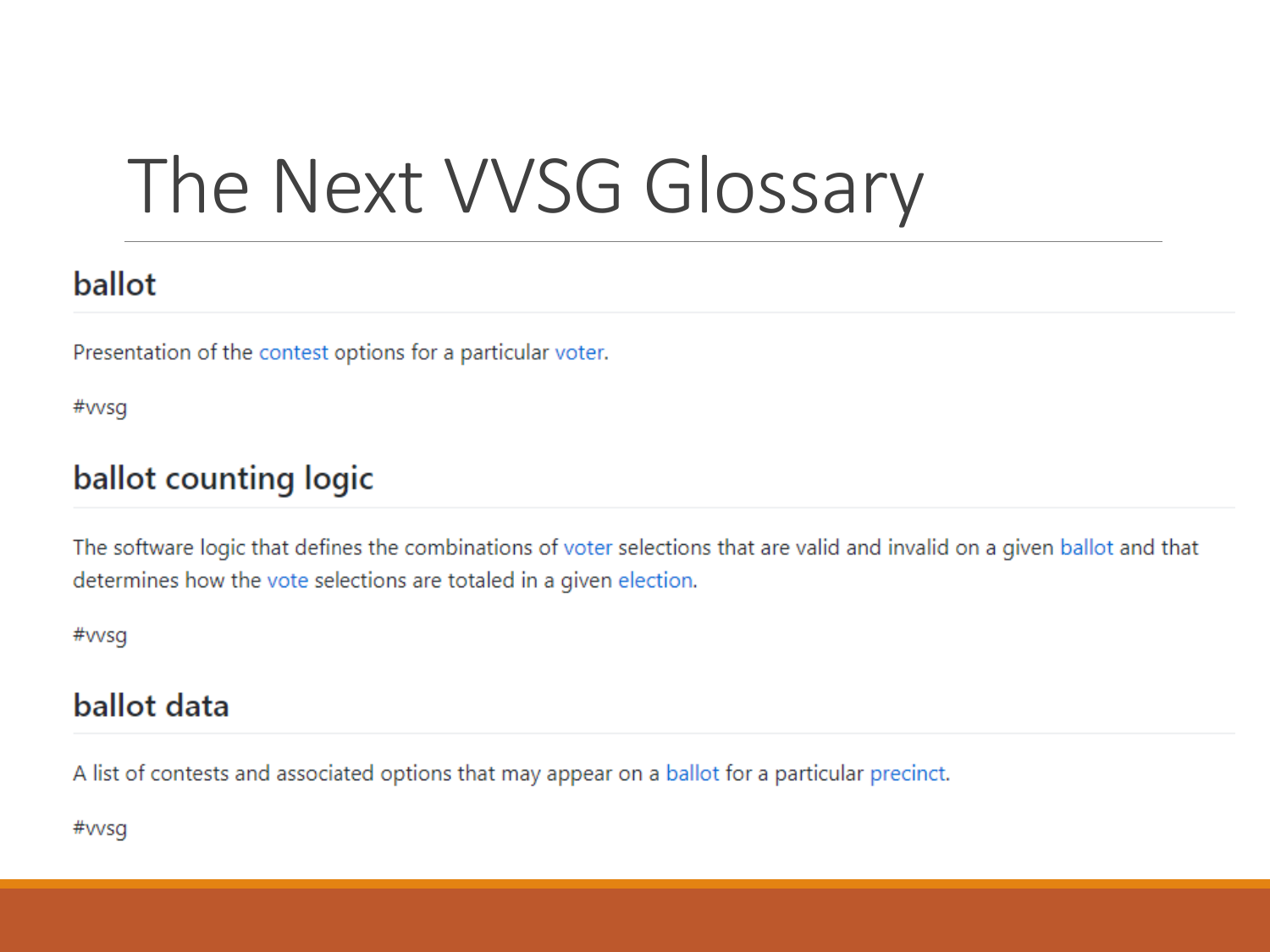### The Expanded Glossary

Automatic voter registration Bullet voting Early voting vs. in-person absentee voting Open vs. closed primary Voter intent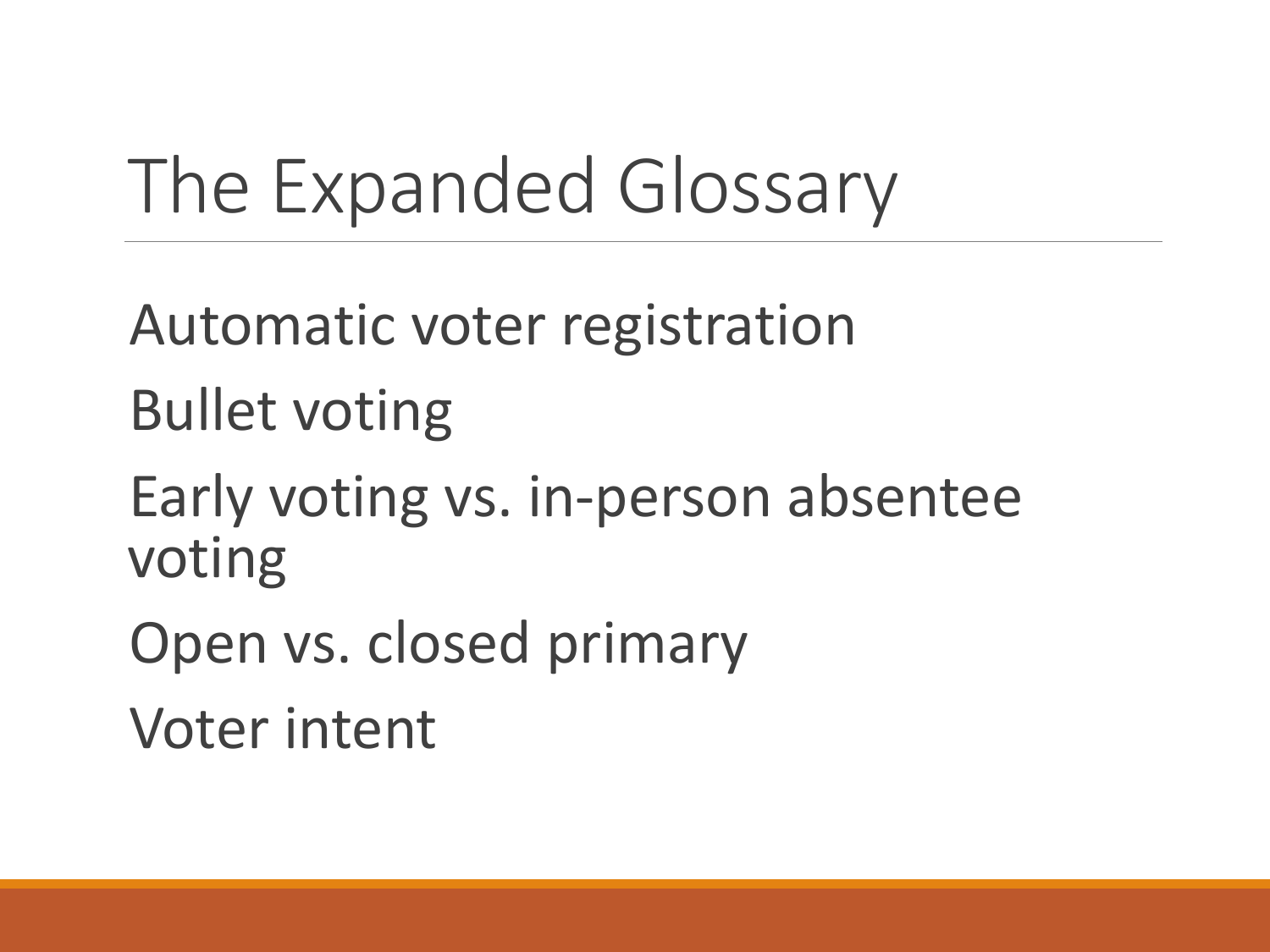### How Can We Use This?

Election Administrators

- Provide a learning tool
- Provide a blueprint for elaboration
- Establish current and best practices
- Discover security gaps

NIST and EAC

- Identify Common Data Format (CDF) use-cases
- Serve to derive requirements for Voluntary Voting System Guidelines (VVSG)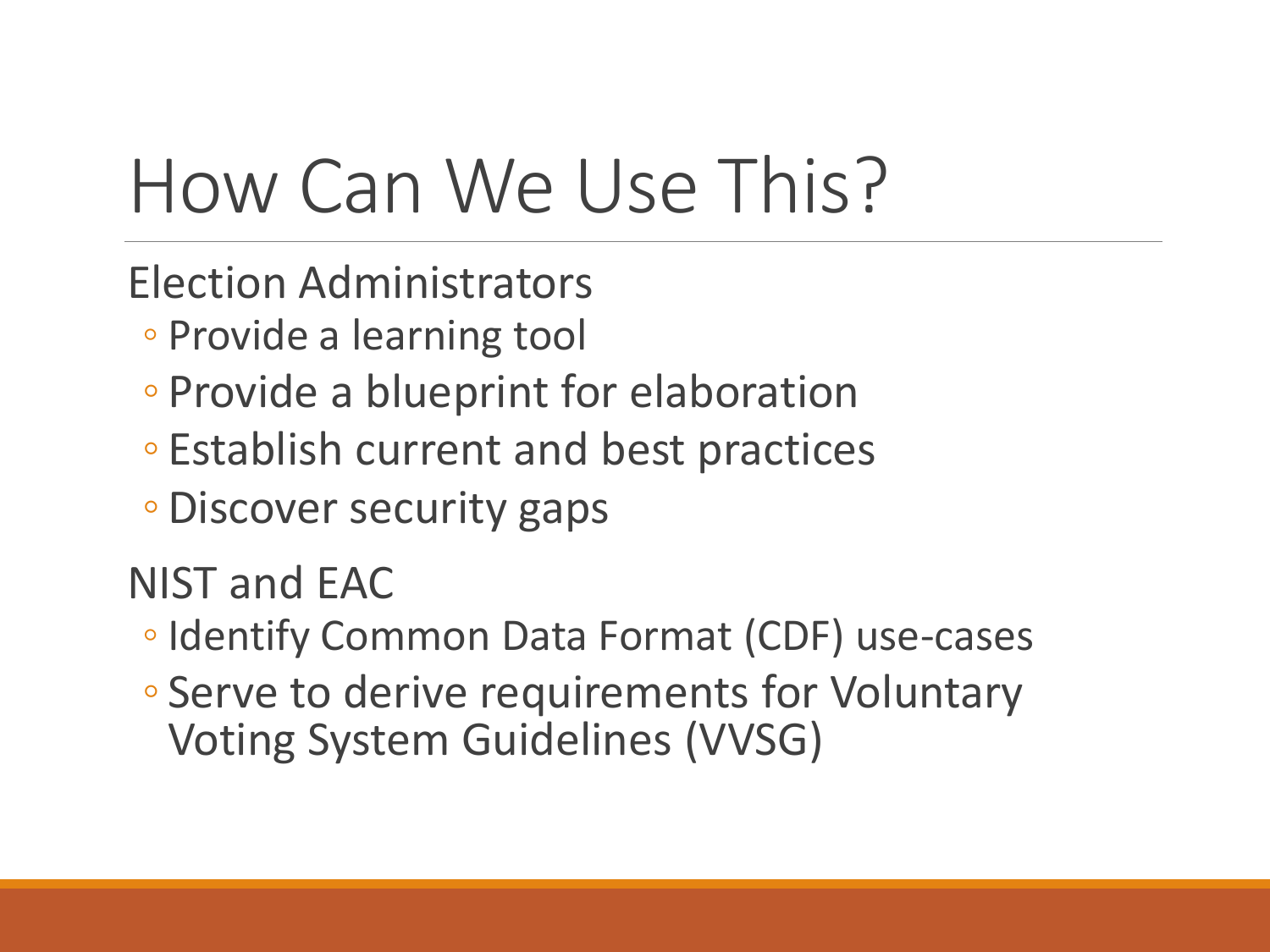### How Can We Use This?

Academics

- Improved data collection
- Common understanding of terms in papers and for students

**Legislators** 

 $\circ$  More precise terms  $\rightarrow$  clearer legislative intent

### Media

 $\cdot$  More precise terms  $\rightarrow$  better reporting  $\rightarrow$  increased voter confidence in the process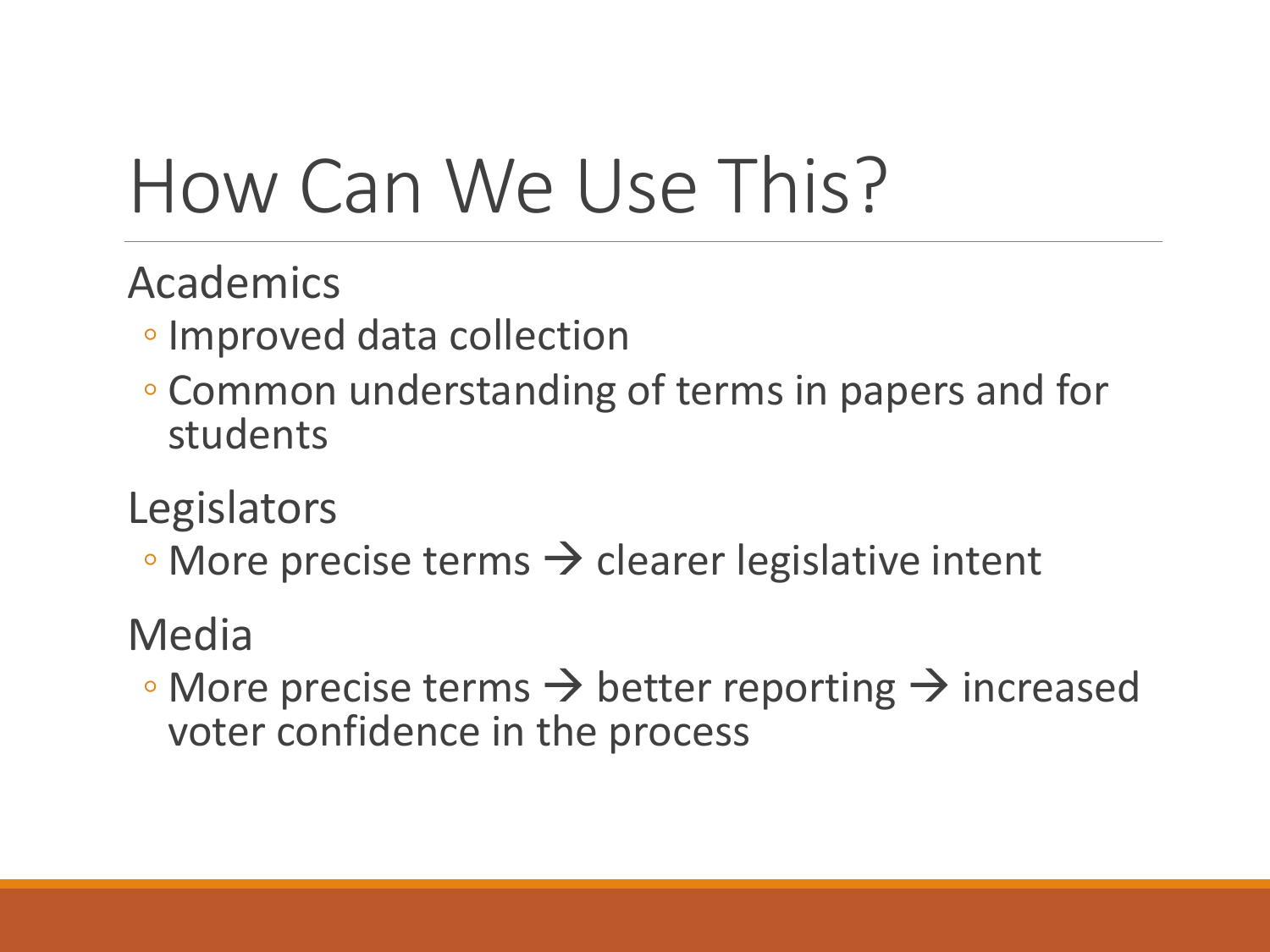### Then What?

A plan for continual reevaluation and updating

How to integrate these terms into common usage?